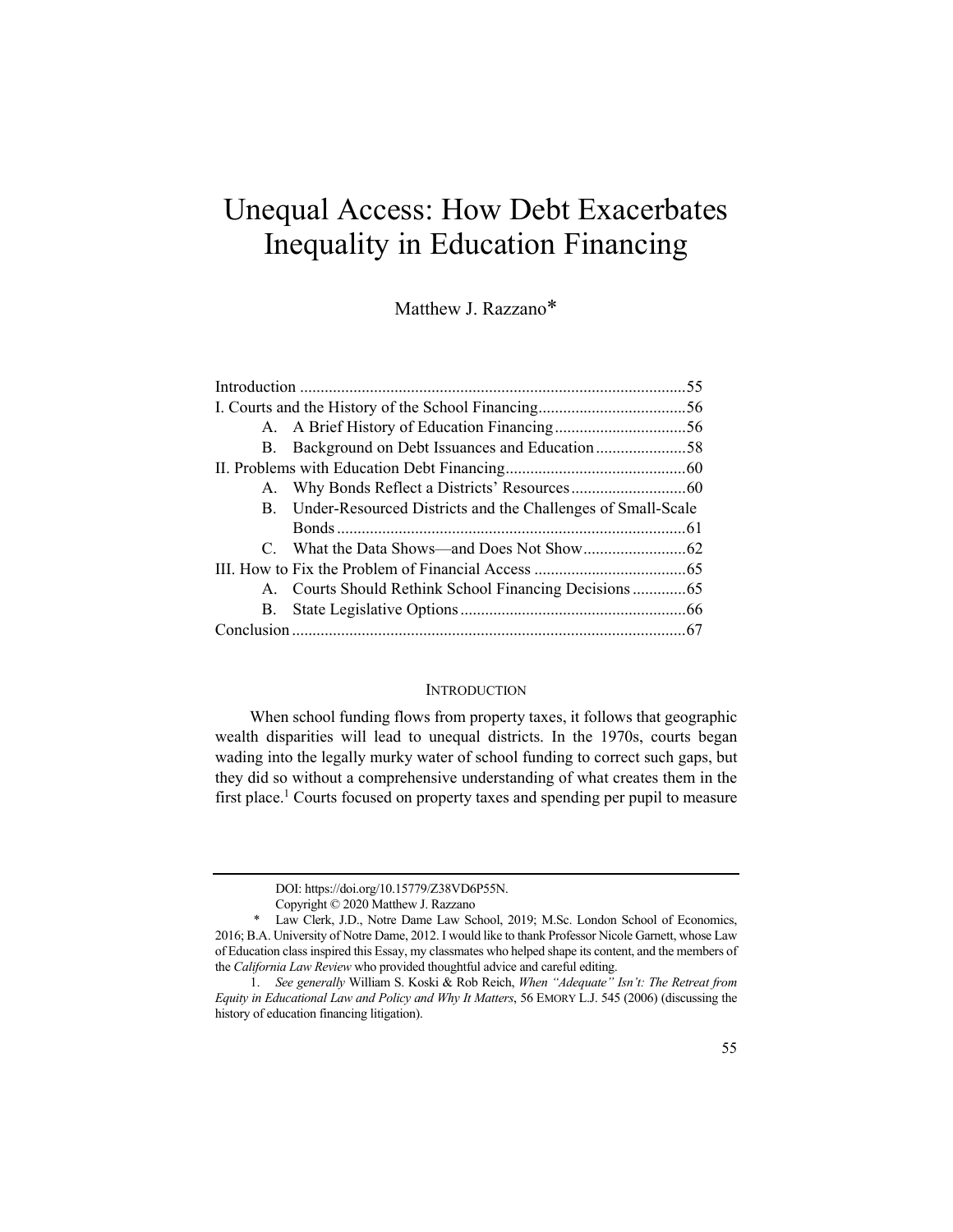inequality, instead of debt and the ability to access financial markets.<sup>2</sup> Given this incomplete understanding of inequality, most courts shirk the opportunity to ensure that students have equal access to education, deferring school funding questions to state legislatures. This Essay does not argue that equal financial access solves all problems, but it does suggest that spending per pupil is an imperfect barometer to measure funding inequality among school districts. Courts need to paint a more complete picture that includes additional metrics, while policymakers should consider legislative solutions that increase financial access for poor and rural districts. Part I provides a brief history of school funding cases, as well as background on debt issuances. Part II discusses the added inequalities accompanying limited financial access. And Part III evaluates whether courts should intervene to correct this underexplored aspect of school financing, offers potential solutions.

#### I.

#### COURTS AND THE HISTORY OF THE SCHOOL FINANCING

#### *A. A Brief History of Education Financing*

School funding cases first appeared after the Civil Rights era. Many state constitutions include provisions for free and fair education, $3$  but early cases rarely mentioned them. After *Brown v. Board of Education*,<sup>4</sup> courts started to address discrepancies in funding among districts. The first wave of litigation "relied primarily on the Federal Equal Protection Clause and argued that equal protection guaranteed a right to substantially equal funding among school districts."5 Based on this theory, the California Supreme Court, in *Serrano v.*  Priest, tore down the traditional financing infrastructure.<sup>6</sup> There, the court assessed whether the "public school financing system, with its substantial dependence on local property taxes and resultant wide disparities in school revenue, violates the equal protection clause of the Fourteenth Amendment."<sup>7</sup> *Serrano* held that wealth was a suspect class and claimed that small districts "cannot levy taxes at a rate sufficient to produce the revenue that more affluent districts reap with minimal tax efforts."8

<sup>2.</sup> *See* Edgar H. Bittle, *School Building Programs, Equipment Acquisitions and Cash Flow: The Anatomy of School Debt Financing*, 73 ED. L. REP. 593, 594 (1992).

<sup>3.</sup> *See, e.g.*, COLO. CONST. art. IX, § 2; N.J. CONST. art. VIII, § IV; PA. CONST. art. III, § 14; VT.CONST. ch. I, art. 7 and ch. II, § 68.

<sup>4.</sup> *See id.*; *see also* Brown v. Bd. of Educ. of Topeka, 347 U.S. 483 (1954).

 <sup>5.</sup> Koski & Reich, *supra* note 1, at 557.

<sup>6.</sup> *See* 487 P.2d 1241 (Cal. 1971).

<sup>7.</sup> *Id.* at 1244.

<sup>8.</sup> *Id.* at 1250. The court further distinguishes beyond individual tax bases, and argues that property taxes for business augments the disparities. *Id.* at 1252–53 ("To allot more educational dollars to the children of one district than to those of another merely because of the fortuitous presence of such property is to make the quality of a child's education dependent upon the location of private commercial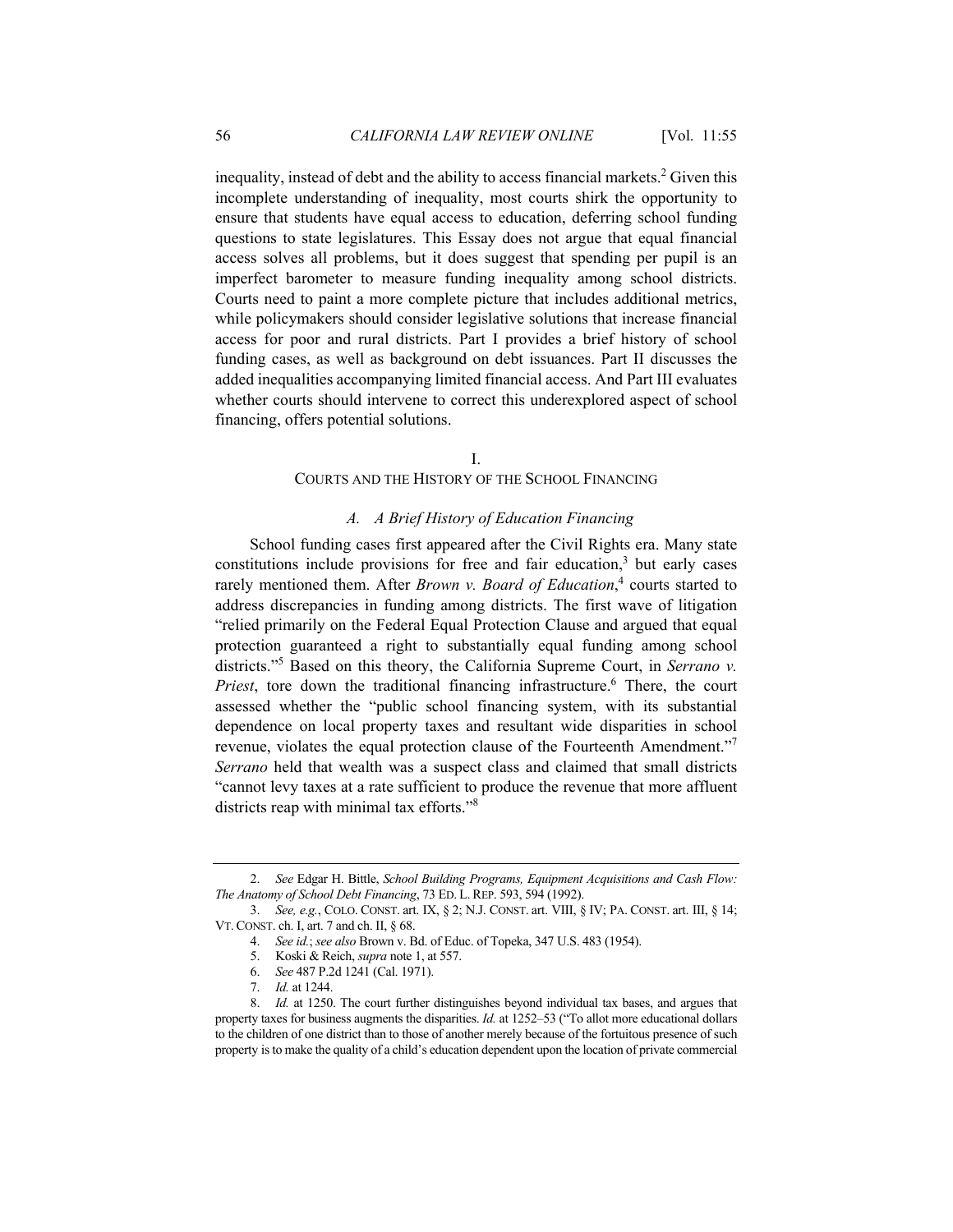## 2020] *UNEQUAL ACCESS* 57

The Supreme Court of the United States halted this progress, however, and reversed course in *San Antonio Independent School District v. Rodriguez*. 9 Facing comparable facts to *Serrano*, the Court held that property taxes fund a variety of local services beyond education,<sup>10</sup> and such a system is not so "irrational as to be invidiously discriminatory."11 Despite creating inequalities among districts, financing education through property taxes remained constitutional, which stood counter to the spirit of *Serrano*.

As a result, state courts ushered in the second wave of litigation "with [their] discovery of educational rights in state constitutions."12 In *Robinson v. Cahill*, the New Jersey Supreme Court relied on its own constitution's Efficient Education provision to strike down the state's school financing system.13 Similarly in *Brigham v. State*, the Vermont Supreme Court rejected the state's funding arrangement based on the Common Benefits Clause in its constitution.<sup>14</sup> The court held that "poorer districts cannot realistically choose to spend more for educational excellence than their property wealth allows, no matter how much sacrifice their voters are willing to make. The current system plainly does not enhance fiscal choice for poorer school districts."15 The resultant trend saw a shift toward more equitable funding mechanisms.

Nevertheless, a more recent wave of cases moved away from this *equity* approach, as state legislatures struggled to amend their tax-based systems to account for poorer districts.16 In *Rose v. Council for Better Education*, the Supreme Court of Kentucky argued for an *adequacy* approach to education financing, which focused on setting minimum benchmarks for accessing education.<sup>17</sup> In essence, the state constitution provided for an "efficient" education system, but the court could "not engage in judicial legislating" to mitigate all disparities.<sup>18</sup> It upheld the current system of public education financing, and other states followed suit to bolster this adequacy approach.<sup>19</sup> Some cases challenged state provisions based on past instances of discrimination, but most of these efforts fell short.<sup>20</sup> Taking these developments

- 13. 303 A.2d 273, 282 (N.J. 1973).
	- 14. VT.CONST. ch. I, art. 7; *id.* ch. II, § 68.

 15. 692 A.2d 384, 396 (Vt. 1997). The court noted however that it was not prescribing a specific remedy; rather, the specific mode of recourse would be left to the legislature. *See id.* at 398.

19. *See, e.g.*, King v. State, 818 N.W.2d 1 (Iowa 2012); Vincent v. Voight, 614 N.W.2d 388, 397 (Wis. 2000); Paynter v. State, 797 N.E.2d 1225, 1231 (N.Y. 2003).

and industrial establishments. Surely, this is to rely on the most irrelevant of factors as the basis for educational financing.").

<sup>9.</sup> *See* 411 U.S. 1 (1973).

<sup>10.</sup> *Id.* at 54.

<sup>11.</sup> *Id.* at 55.

 <sup>12.</sup> Koski & Reich, *supra* note 1, at 557.

 <sup>16.</sup> Koski & Reich, *supra* note 1, at 559.

 <sup>17.</sup> Rose v. Council for Better Educ., Inc., 790 S.W.2d 186, 190 (Ky. 1989)

<sup>18.</sup> *Id.* at 211.

<sup>20.</sup> *See* I.L. v. Alabama, 739 F.3d 1273, 1288 (11th Cir. 2014) (demonstrating that the redress requested would not solve the past problems with discrimination).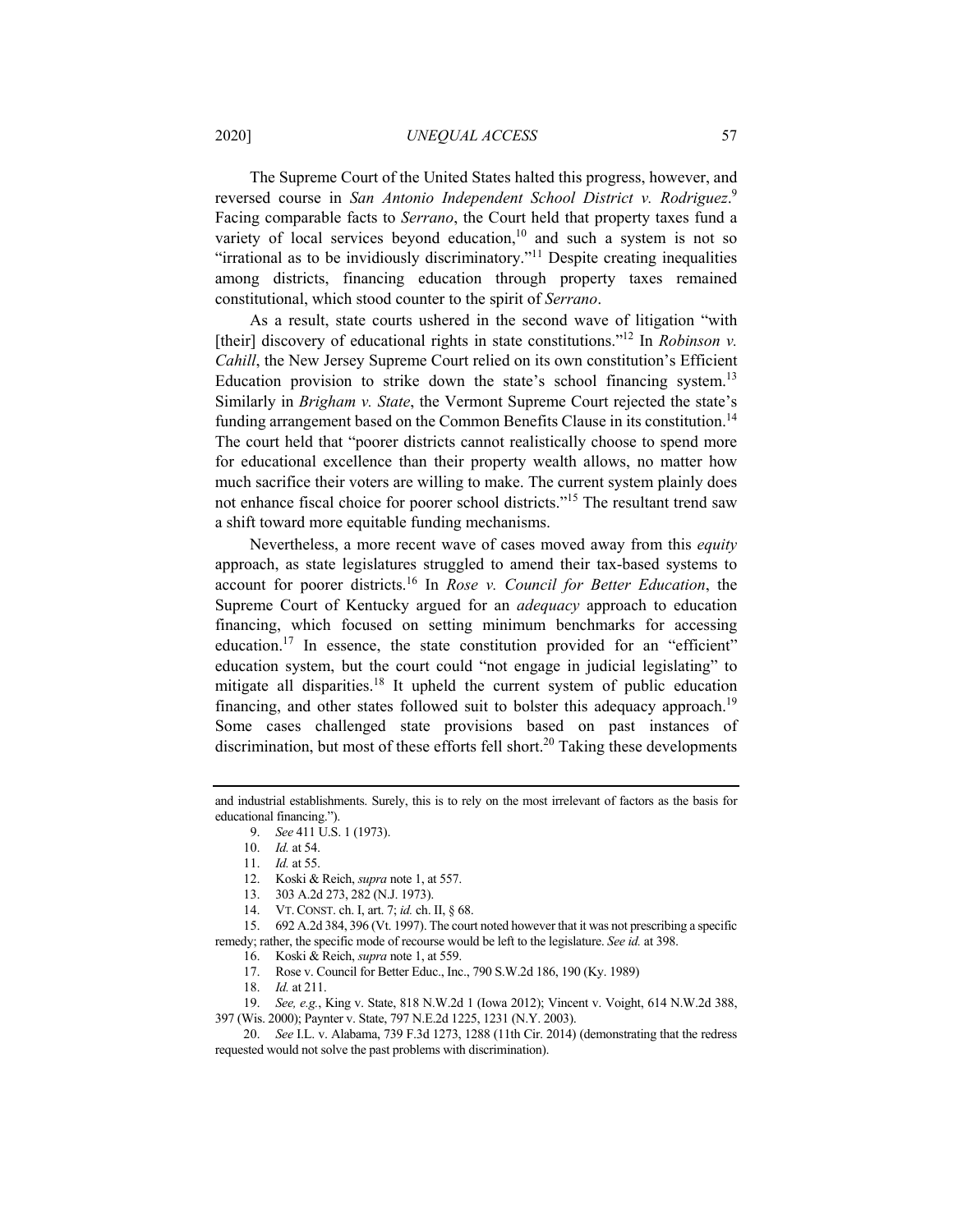together, courts since the 1970s have distanced themselves from *Serrano*'s interventionist stance.<sup>21</sup> Yet they've done so without a full understanding of education financing, ignoring one of the most critical features—debt.

# *B. Background on Debt Issuances and Education*

At issue in most funding cases is a system that predominantly leverages local property taxes to finance education.<sup>22</sup> That is, homes in the school district pay taxes based on the location and property size.23 When a district is wealthier, the tax base<sup>24</sup> for the school system expands.<sup>25</sup> To analyze school funding problems, courts have used spending per pupil since *Rodriguez*, which measures money spent against the student population.<sup>26</sup> But this metric only tells part of the story.

Debt is also a critical metric in determining the financial health of a school system.<sup>27</sup> In 2016, the United States Census Bureau found that public schools across the country held over \$433 billion in debt<sup>28</sup>—or the equivalent of  $67$ percent of public school expenditures in a given year.<sup>29</sup> Schools take on debt because their yearly operational budgets might not cover long term expenses like facilities renovations or capital projects.<sup>30</sup> Therefore, school districts turn to bond markets.<sup>31</sup>

Local school districts typically manage the types of projects that require debt financing.<sup>32</sup> When a district wants to complete an infrastructure project, like erecting a new building or renovating an old one, it hires an investment bank<sup>33</sup>

<sup>21.</sup> *See* Brigham v. State, 692 A.2d 384, 396 (Vt. 1997); Rose v. Council for Better Educ., Inc., 790 S.W.2d 186, 190 (Ky. 1989).

<sup>22.</sup> *See* Laurie Reynolds, *Uniformity of Taxation and the Preservation of Local Control in School Finance Reform*, 40 U.C. DAVIS L.REV. 1835, 1887 (2007) [hereinafter Reynolds, *Uniformity*]. 23. *See* Richard Briffault, *The Role of Local Control in School Finance Reform*, 24 CONN. L.

REV. 773, 774–76 (1992).

<sup>24.</sup> *See* Reynolds, *Uniformity*, *supra* note 22, at 1887–8.

<sup>25.</sup> *See id.*; *see also* Laurie Reynolds, *Skybox Schools: Public Education As Private Luxury*, 82 WASH. U.L.Q. 755 (2004) [hereinafter Reynolds, *Skybox*] (offering various examples of states with property-based systems and the wealth inequalities that result).

 <sup>26.</sup> U. S. CENSUS BUREAU, PUBLIC EDUCATION FINANCES: 2015 12 (Jun. 2017), [hereinafter CENSUS **FINANCE** FINANCE REPORT], https://www.census.gov/content/dam/Census/library/publications/2017/econ/g15-aspef.pdf (showing that current spending per pupil is left separate from debt); *see also* San Antonio Indep. Sch. Dist. v. Rodriguez, 411 U.S. 1, 11 (1973) (discussing expenditures on a per pupil basis).

<sup>27.</sup> *See* CENSUS FINANCE REPORT, *supra* note 26, at 12.

<sup>28.</sup> *See id.* at 13. Additionally, this figure excludes capital projects that are part of other, not exclusively school-related, bonds. *See id.* at 3.

<sup>29.</sup> *See id.* at 13 (demonstrating debt in the amount of \$433 billion and expenses amounting to \$639—revealing a 67.7 percent debt to spending ratio).

<sup>30.</sup> *See* Bittle, *supra* note 2, at 598.

<sup>31.</sup> *See id.* at 594 ("Generally, school districts issue general obligation bonds secured by the full faith and credit and general taxing power, usually ad valorem property taxes, of the school district.").

<sup>32.</sup> *See* Reynolds, *Uniformity*, *supra* note 22, at 1886–87.

<sup>33.</sup> *See* Paul Perry, *How Investment Banks Cash in on School Construction*, PRICEONOMICS (Aug. 25, 2016), https://priceonomics.com/how-investment-banks-cash-in-on-school/; *see also*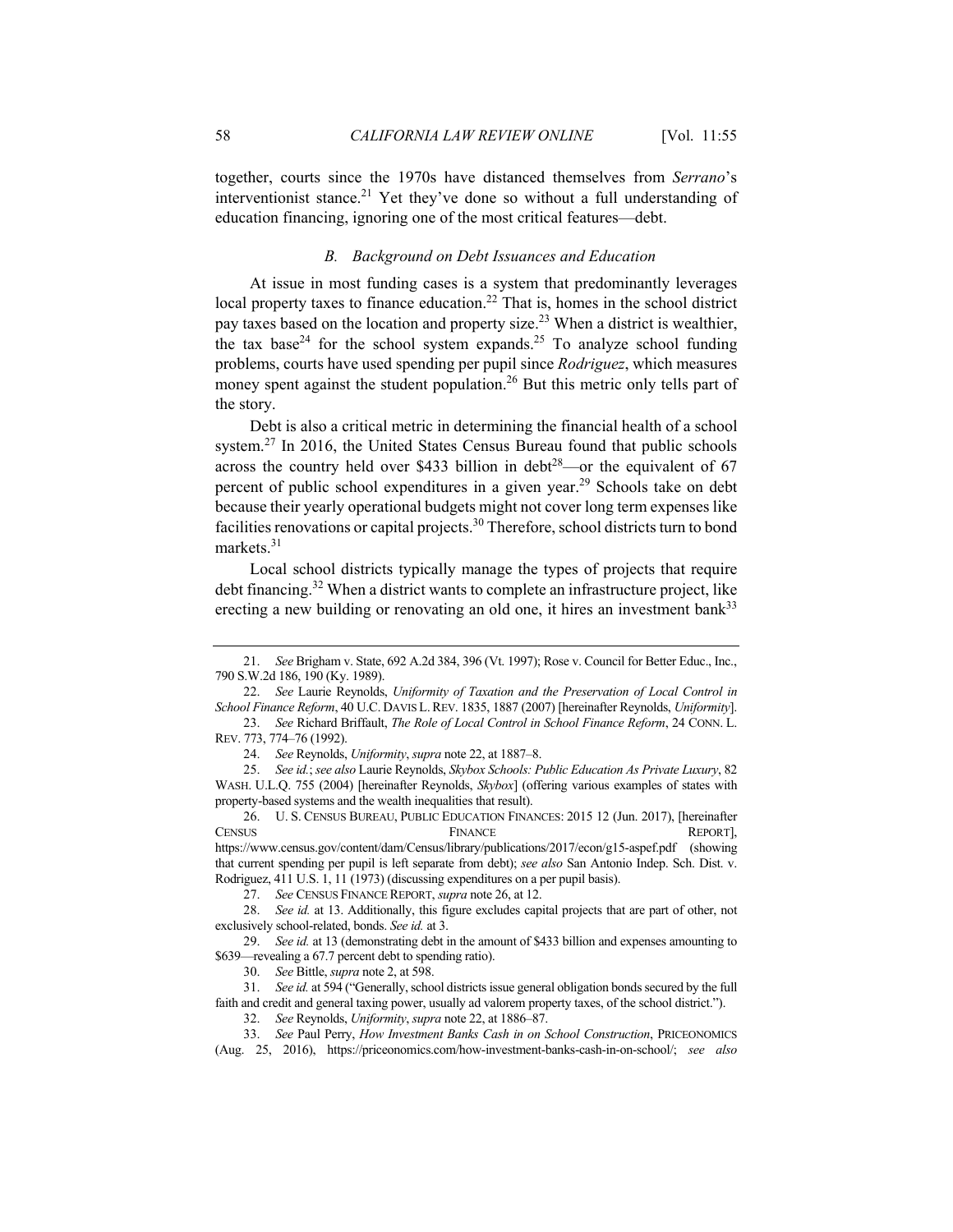and a law firm<sup>34</sup> to underwrite the security. Because state constitutions often require a bond election,<sup>35</sup> the district then holds a vote to gauge constituent support.<sup>36</sup> Once a bond election passes, banks issue the debt publicly, and larger institutional investors—such as endowments, hedge funds, and asset managers purchase the bond in the open market.<sup>37</sup> Schools receive the capital directly and pay the principal back over time with interest.<sup>38</sup> These interest payments vary according to the type of bond traded.<sup>39</sup> Traditionally, school districts issue current interest bonds,<sup>40</sup> but other variations such as *capital appreciation bonds* have become popular.<sup>41</sup> With these securities, the interest continues to compound, and only a single payment is made at maturity. These securities have inspired controversy—and could even be considered predatory—because they increase interest payments throughout the payback period, often at three to eight times the value of the initial principal. $42$ 

Gaining access to debt markets can prove challenging for certain school districts, and courts have not adequately considered how access to debt financing leads to greater disparity. As of today, there has not been a direct constitutional challenge to a bond issuance on the grounds that it creates inequality among school districts.<sup>43</sup>

- 37. *See* MORGAN STANLEY, *supra* note 33.
- 38. *See* Bittle, *supra* note 2, at 594.

*Municipal Bonds*, MORGAN STANLEY, https://www.morganstanley.com/wealthinvestmentsolutions/municipalbonds (last visited Oct. 17, 2018) [hereinafter Morgan Stanly Municipal Bonds] (soliciting investors); *Select Public Finance Financings*, R.W. BAIRD, http://www.rwbaird.com/fixed-income/public-finance/select-public-finance-transactions (offering examples of some of its public financings, which include various school districts).

<sup>34.</sup> *See, e.g.*, *Public/Municipal Finance*, CHAPMAN AND CUTLER LLP, https://www.chapman.com/practices-Public-Municipal-Finance.html (last visited Oct. 15, 2018); *Public Finance*, K&L GATES, http://www.klgates.com/public-finance-practices/ (last viewed Oct. 15, 2018).

<sup>35.</sup> *See id.*; Perry, *supra* note 33.

<sup>36.</sup> *See* Bittle, *supra* note 2, at 598–99.

<sup>39.</sup> *See* Kevin Dayton, *Capital Appreciation Bonds: Disturbing Repayment Terms*, CAL. POL'Y CTR. (July 21, 2015), https://californiapolicycenter.org/capital-appreciation-bonds-disturbingrepayment-terms-section-5-9/.

 <sup>40.</sup> Current interest bonds what we typically think of as municipal bonds. They are issued, and the debtor pays back the bond in installments, with interest, until the bond reaches maturity. Thus, the final payment ends up being roughly two times the amount of the initial principal.

<sup>41.</sup> *See* Floyd Norris, *Schools Pass Debt to the Next Generation*, N.Y. TIMES (Aug. 16, 2012), https://www.nytimes.com/2012/08/17/business/schools-pass-debt-to-the-next-generation.html.

<sup>42.</sup> *Id.* 

<sup>43.</sup> *But see Abbott v. Burke*, 710 A.2d 450 (N.J. 1998). There, the court noted that impoverished districts, because of "poor bond rating[s]," faced greater challenges in making capital improvements. *Id.*  at 471.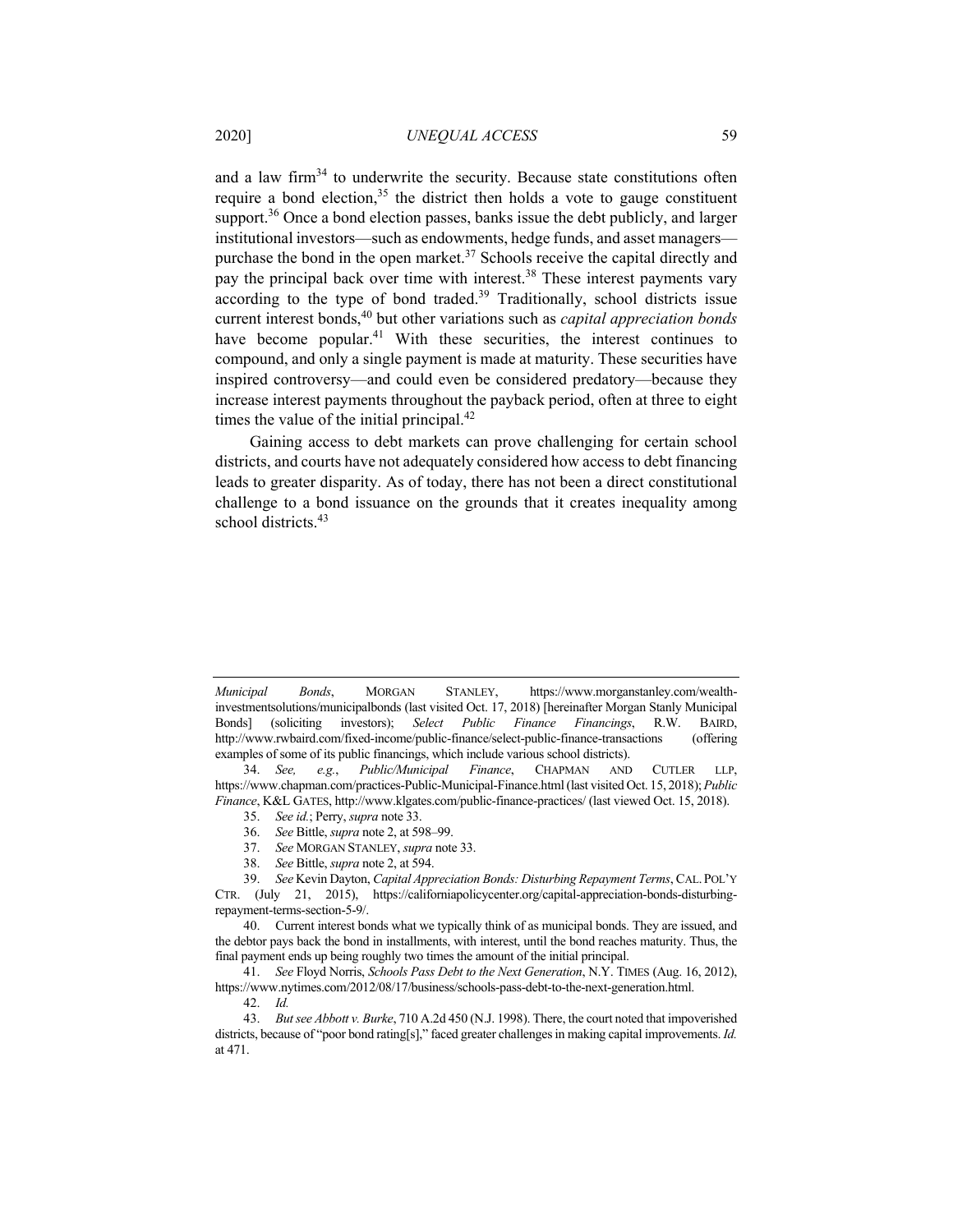#### II.

## PROBLEMS WITH EDUCATION DEBT FINANCING

#### *A. Why Bonds Reflect a District's Resources*

Funding disparities exist because of the geographic nature of tax collection, but also because of the resources that many school districts lack when attempting to access financial markets.44 Courts have "treated local control as the cornerstone of the American system of public education,<sup>345</sup> but this system creates a self-perpetuating cycle of underfunding for certain schools. For instance, when a district is composed of poorer families that have less valuable property, it requires a higher tax rate to fund schools.<sup>46</sup> When a school has less money, it has fewer resources for its students, which often leads to worse academic performance.<sup>47</sup> As a result, fewer people move to that district, further depleting the tax base.<sup>48</sup> This cycle burdens struggling districts, and when "not aided adequately with funds from the state, [it] leads to vast funding disparities [among] school districts."<sup>49</sup>

While this problem seems obvious, the mechanics of issuing debt worsen disparities among school districts. Property taxes reflect the community as it stands now, whereas bonds reflect prospective wealth.<sup>50</sup> When districts issue debt, the total capital raised and the associated credit rating measure the ongoing health of a particular area.<sup>51</sup> What is the likelihood that the principal will be paid back? How much should the school district receive? Answers to these questions influence the bond's rating, and the rating determines the interest rate and marketability of the security. These answers are also a qualitative reflection of the community, its tax base, and its local government—all district-centric concerns.

<sup>44.</sup> *See* Billy D. Walker, *Local Property Tax for Public Schools*, 9 J. EDUC. FIN. 265, 285 (1984).

 <sup>45.</sup> Briffault, *supra* note 23, at 774–75.

 <sup>46.</sup> This is part of the great irony of educational underfunding in inner cities. These school typically have more money coming in, but this deters business and families from moving to the district diminishing the tax base. *See* Jim Fenwick, *Funding Public Education: The Constitutionality of Relying on Local Property Taxes*, 27 J.L. & EDUC. 517, 519 (1998).

<sup>47.</sup> *See* Cory Turner et al., *Why America's Schools Have a Money Problem*, NPR (Apr. 18, 2016), https://www.npr.org/2016/04/18/474256366/why-americas-schools-have-a-money-problem; Alana Semuels, *Good School, Rich School; Bad School, Poor School*, THE ATLANTIC (Aug. 25, 2016), https://www.theatlantic.com/business/archive/2016/08/property-taxes-and-unequal-schools/497333/; PRESIDENT'S COMM'N ON SCH. FIN., SCHOOLS, PEOPLE, & MONEY: THE NEED FOR EDUCATIONAL REFORM (1972), https://eric.ed.gov/?id=ED058473.

<sup>48.</sup> *See* Fenwick, *supra* note 46, at 519*.* 

<sup>49.</sup> *See id.* at 523.

 <sup>50.</sup> U. S. CENSUS BUREAU, BOND RATINGS FOR CITY GOVERNMENTS BY LARGEST CITIES  $(2009)$ 

https://www2.census.gov/library/publications/2010/compendia/statab/130ed/tables/11s0444.pdf.

<sup>51.</sup> *See id.*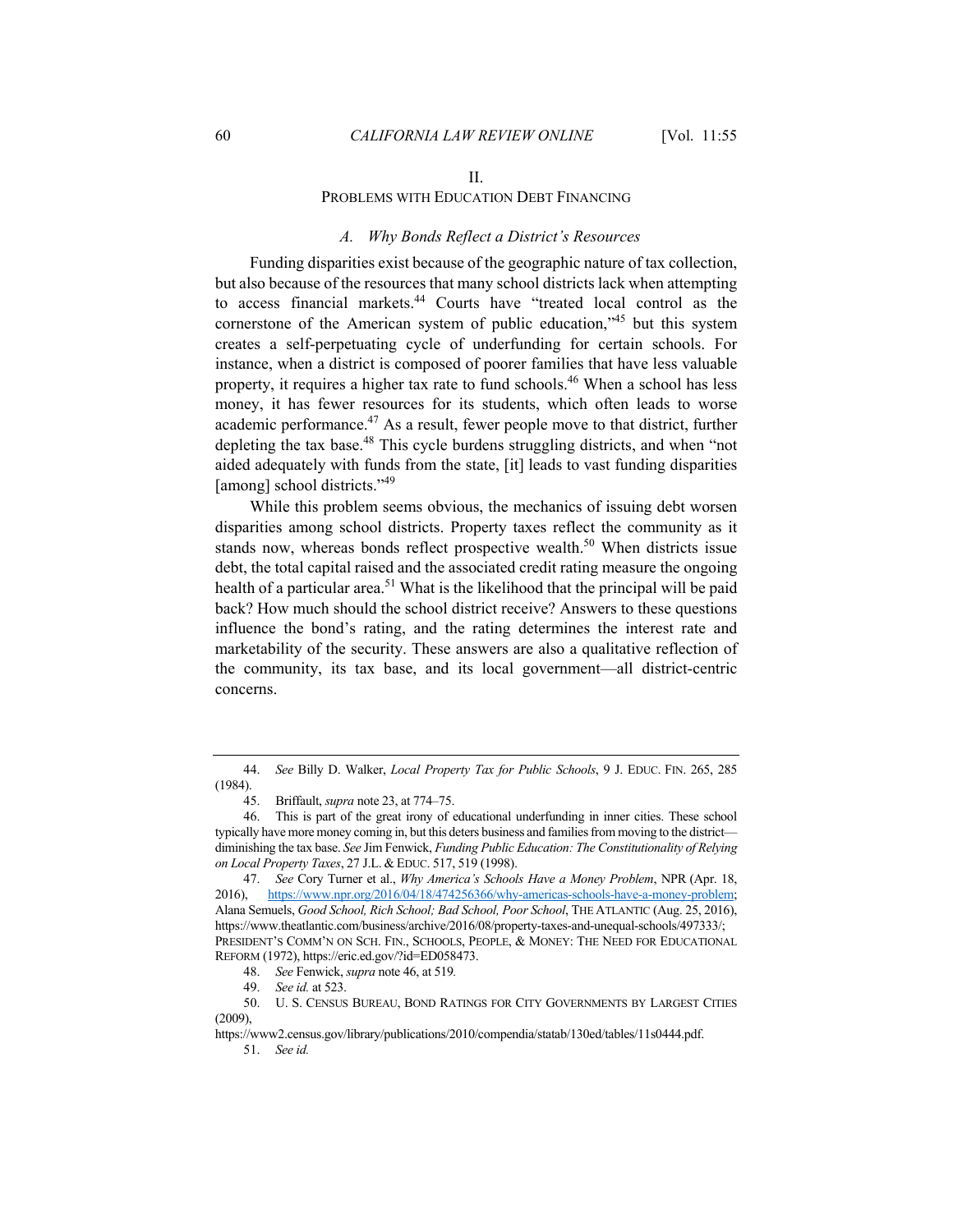# *B. Under-Resourced Districts and the Challenges of Small-Scale Bonds*

Before districts face the daunting challenge of paying back bonds, they must figure out how to gain access to debt markets. Property taxes are collected every year, constrained by a geographically enclosed boundary.<sup>52</sup> A bond issuance, while also geographically limited, requires greater forethought and strategic long-term planning.<sup>53</sup> It requires the assistance of a law firm and investment bank to underwrite the security.<sup>54</sup> Associated service fees burden struggling schools. For smaller districts, sometimes convincing the bank to make the investment in the first place proves difficult.<sup>55</sup> Bonds from smaller and poorer communities are more likely to yield lower credit ratings, which implies a lower likelihood of paying the principal back.<sup>56</sup> The debt carries higher interest rates, and the moniker of "junk" status.<sup>57</sup> As a result, investor demand for these securities might be lower.<sup>58</sup> Small-scale bonds pose an additional problem. While many poorer school districts are located in urban areas, these districts tend to pool resources from many schools across large geographic areas.<sup>59</sup> And this consolidation promotes better access to large-scale financing.<sup>60</sup> For example, when schools in Chicago, IL, need renovating, the individual schools do not issue their own ad hoc bonds—rather, Chicago Public Schools issues generalized bonds, and the funding is dispersed to schools in need.<sup>61</sup>

Small, rural districts have the most trouble accessing funding. These districts operate independently with only a few schools under their control, so capital expenditures are not made with the backing and support of a large tax

<sup>52.</sup> *See* Reynolds, *Uniformity*, *supra* note 22, at 1886–87.

<sup>53.</sup> *See* Bittle, *supra* note 2, at 600.

<sup>54.</sup> *See id.* 

<sup>55.</sup> *See* MARC JOFFE, HAAS INST. FOR A FAIR AND INCLUSIVE SOC'Y, DOUBLY BOUND: THE COSTS OF ISSUING MUNICIPAL BONDS 13 (2015).

<sup>56.</sup> *See* MARC JOFFE, Doubly Bound: The Costs of Issuing Municipal Bonds, HAAS INSTITUTE FOR A FAIR AND INCLUSIVE SOCIETY 13 (2015).

cnbc.com/2018/09/19/poor-credit-keeps-low-income-people-paying-higher-fees-and-stiff-interestrates.html.

<sup>57.</sup> *See* Fran Spielman, *Bond Ratings for Chicago and Chicago Public Schools a Tad Less Junky*, CHI. SUN-TIMES (Jul. 12, 2018), https://chicago.suntimes.com/business/moodys-raises-bondrating-chicago-public-schools-keeps-junk-status/.

<sup>58.</sup> *See* JOFFE, *supra* note 56, at 12–13.

<sup>59.</sup> *See, e.g.*, *Top 10 Largest School Districts by Enrollment and Per Pupil Current Spending*, U.S. CENSUS BUREAU, https://www.census.gov/library/visualizations/2019/comm/largest-schooldistricts.html (last viewed Apr. 15, 2020).

<sup>60.</sup> *See id.*; *see also* U.S. CENSUS REPORT, Comprehensive Annual Financial Report, Chicago Public COLE Schools (2018), https://cps.edu/About\_CPS/Financial\_information/Documents/FY17\_CAFR.pdf148–50 (listing the current outstanding bonds, how they are funded, and how large they are). Still, these districts are often poorer and typically have lower credit ratings. *See Chicago Board of Education*, MOODY'S, https://www.moodys.com/credit-ratings/Chicago-Board-of-Education-IL-credit-rating-600038814 (last

visited Oct. 25, 2018).

<sup>61.</sup> *See Buying CPS Bonds: Information for Investors*, CHI. PUB. SCH., https://cps.edu/About\_CPS/Financial\_information/Pages/BuyingCPSbonds.aspx (last viewed Mar. 17, 2020).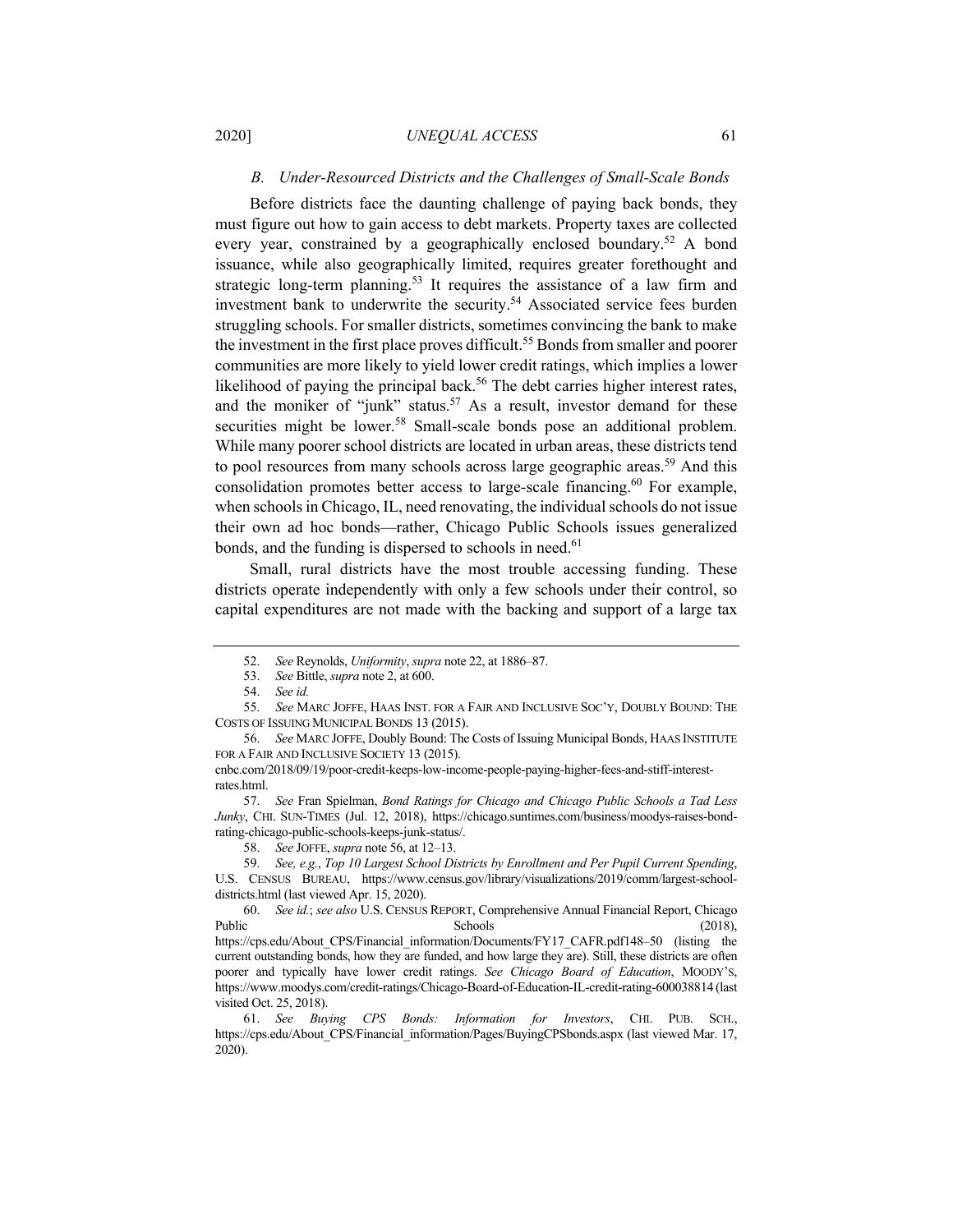base.62 These bonds might be worth a few million dollars, as opposed to large urban districts that issue bonds worth hundreds of millions, if not billions of dollars, because they bundle multiple schools. The fees that banks earn for underwriting a bond are often proportionate to the size of the security. Yet the effort to issue the bond might be similar regardless of size.<sup>63</sup> Therefore, banks lack the incentive to take on a small school district as a client—even one with a high credit rating. The alternative result then is for banks to offer small districts capital appreciation bonds, which leaves already struggling schools more vulnerable to default.<sup>64</sup>

# *C. What the Data Shows—and Does Not Show*

The data confirm these assumptions. While not a comprehensive fifty-state study, this Essay uses data from Kansas, Pennsylvania, and Virginia schools, which act as a geographic and economic microcosm for the broader United States.<sup>65</sup>

Table 1. Correlation Coefficient for Each State<sup>66</sup>

|                               | Kansas  | Pennsylvania | Virginia |
|-------------------------------|---------|--------------|----------|
| Income and Spending per pupil | $-0.24$ | 0.07         | 0.16     |
| Income and Debt per pupil     | 0.33    | 0.28         | 0.24     |

First, the level of indebtedness is correlated to wealth.<sup>67</sup> That is, communities with higher average household income are more likely to have higher debt per pupil ratios.

<sup>62.</sup> *See infra* Tbl. 1.

<sup>63.</sup> *See id.* 

<sup>64.</sup> *See* Dayton, *supra* note 39.

<sup>65.</sup> *See* Asma Khalid, *The Perfect State Index: If Iowa, N.H. Are Too White To Go First, Then Who?*, NPR (Jan. 29, 2016), https://www.npr.org/2016/01/29/464250335/the-perfect-state-index-ifiowa-n-h-are-too-white-to-go-first-then-who. In addition to the diversity of school districts that these states offered, their respective departments of education provided better data than comparable states.

<sup>66.</sup> *See School Finance Publications*, KAN. ST. DEP'T OF EDUCATION, https://www.ksde.org/Agency/Fiscal-and-Administrative-Services/School-Finance/Reports-and-Publications. Charts made in excel using data from state website; *AFR Data Files*, PENN. DEP'T OF EDUCATION, https://www.education.pa.gov/Teachers%20-

<sup>%20</sup>Administrators/School%20Finances/Finances/AFR%20Data%20Summary/Pages/default.aspx. Charts made in excel using data from state website; *Finance Data Collections*, VA. DEP'T OF EDUCATION, http://www.doe.virginia.gov/info\_management/data\_collection/finance/index.shtml. Charts made in excel using data from state website. *A coefficient of determination indicates the proportion of the variation of the dependent variable (spending/debt) that can be predicted from the independent variable (income).* 

<sup>67.</sup> *See* Tbl. 1.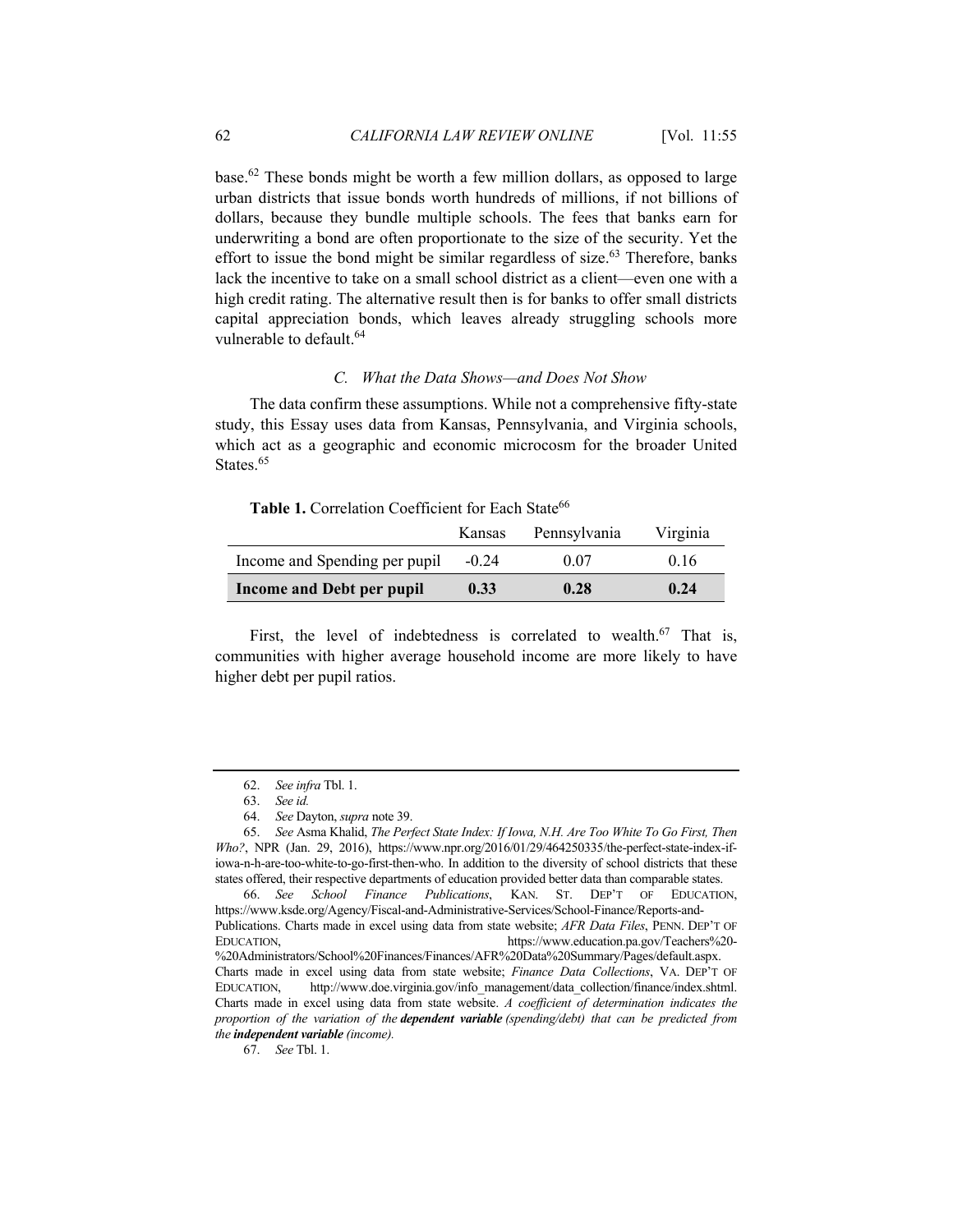**Figure 1.** Kansas Spending Per Pupil, Debt Per Pupil, and Headcount by School District, Average Income Per Headcount by School District<sup>68</sup>



 <sup>68.</sup> These graphs are meant to be exemplary. Pennsylvania and Virginia data show comparable relationships. *See School Finance Publications*, KAN. ST. DEP'T OF EDUCATION, https://www.ksde.org/Agency/Fiscal-and-Administrative-Services/School-Finance/Reports-and-Publications. Charts made in excel using data from state website.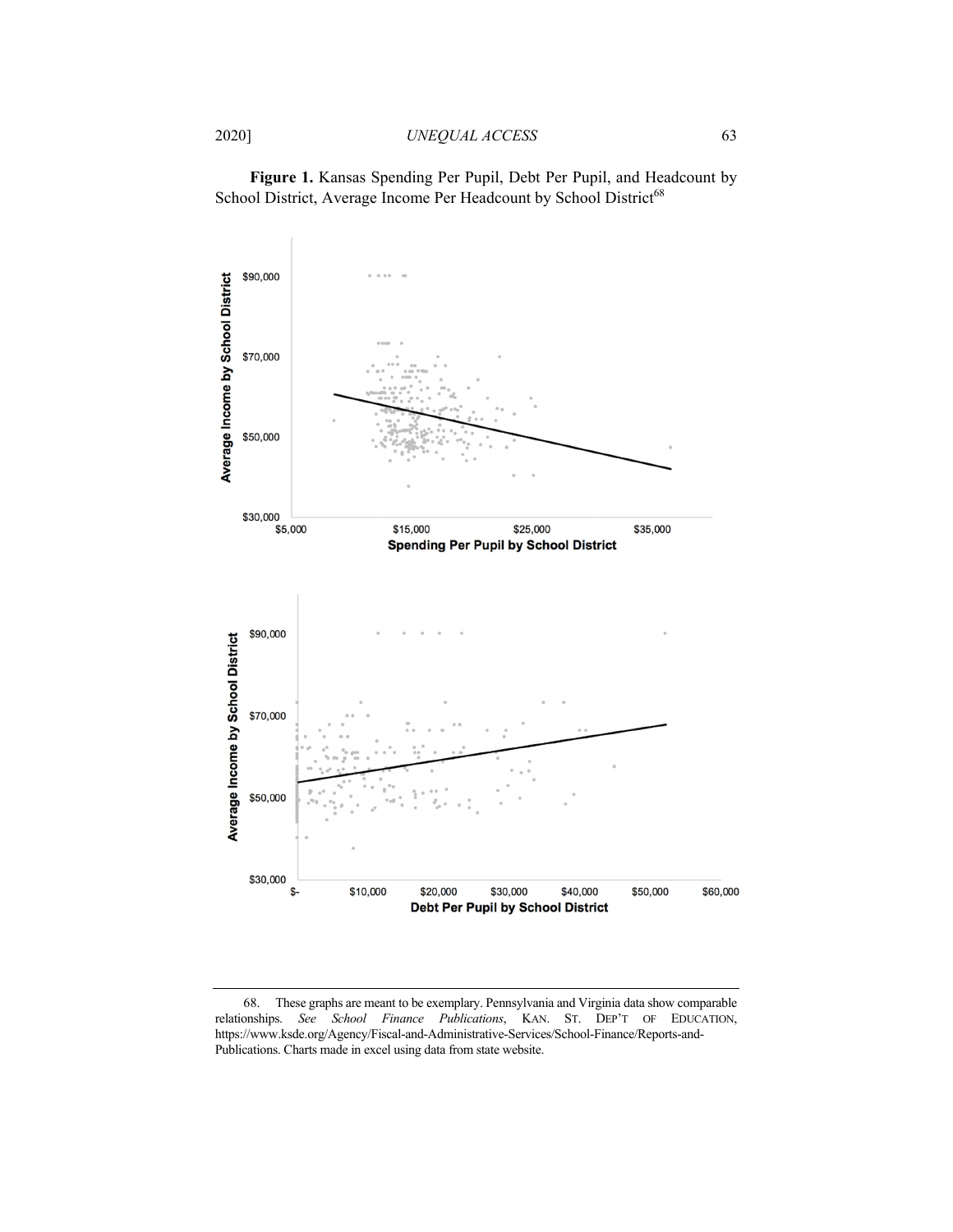

This was true in each of the three states. Income also correlates with population across the states. $69$  Like the previous discussion, it is likely that smaller districts have a difficult time raising small bond issues because the fees are too high. Conversely, large, urban districts are typically unified and pool resources. This makes bond issuances more cost-effective. It is often the case that the schools with greater populations, however, also have higher average incomes particularly in suburban districts. Thus, taking these two trends together, we see that wealthier, more populous districts have greater access to debt markets.

**Table 2.** R-Squared Values for Each State

|                               | Kansas | Pennsylvania | Virginia |
|-------------------------------|--------|--------------|----------|
| Income and Spending per pupil | 0.055  | 0.005        | 0.026    |
| Income and Debt per pupil     | 0.109  | 0.079        | 0.059    |

At the same time, the courts' go-to metric to measure inequality—spending per pupil— appears less useful.<sup>70</sup> In Pennsylvania and Virginia, debt per pupil is more closely aligned with income.<sup>71</sup> And in Kansas, spending per pupil is negatively correlated with income.<sup>72</sup> The r-squared values do not reveal the most statistically important relationship between debt and income—only that it has

<sup>69.</sup> *See* Tbl. 1*.* 

<sup>70.</sup> *See id*.

<sup>71.</sup> *See id*.

<sup>72.</sup> *See id*.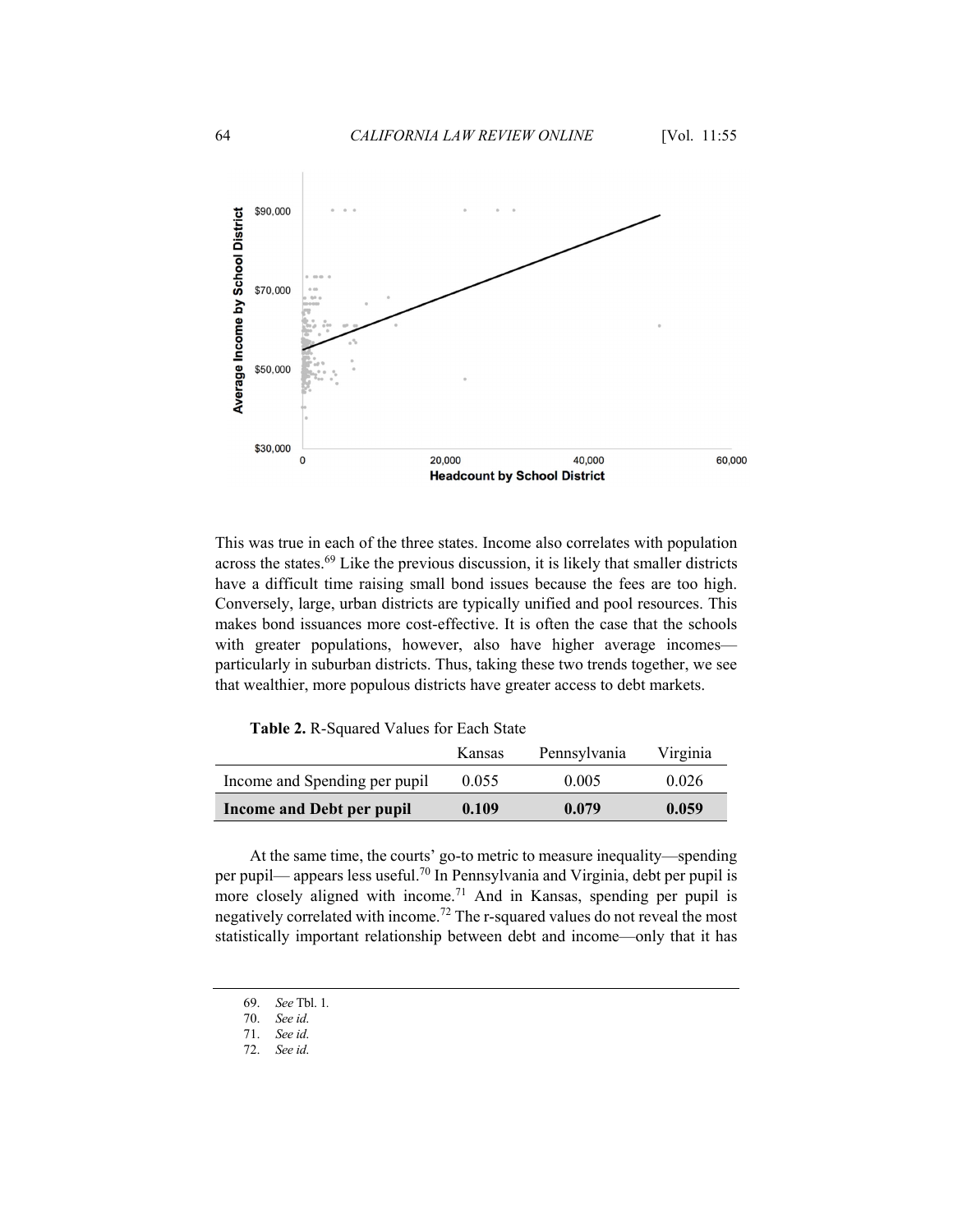more explanatory power than spending per pupil.<sup>73</sup> This is not to say that spending is irrelevant. In fact, yearly spending is tied to the property taxes collected and can reflect a district's wealth. What this data shows is that (i) explaining inequality is inordinately complex and (ii) courts have neglected important metrics and analysis that helps explain inequality—separate from a district's spending. The data show that even if parity existed among districts in spending per pupil, schools cannot gain equal access to resources without equal access to financial markets.

#### III.

#### HOW TO FIX THE PROBLEM OF FINANCIAL ACCESS

#### *A. Courts Should Rethink School Financing Decisions*

Unequal access to debt financing should prompt courts to reconsider how they view economic inequality among districts. Limited access to financing impacts equity when it comes to both resources and student outcomes.<sup>74</sup> Access to capital to build new schools, improvements in technological infrastructure, and renovations to dilapidated facilities all have a direct impact on educational progression.75 This is even more striking in a modern educational setting that relies on technology.<sup>76</sup> The global economy requires proficiency in these subjects, and wealthier areas are better equipped to secure such resources.<sup>77</sup>

*Serrano* and *Brigham* demonstrate that wealthier school districts have flexibility in how they allocate their resources, whereas poorer communities are never afforded this opportunity because of unequal funding.<sup>78</sup> Annual shortfalls within districts or states may contribute to this outcome, but the lack of financial access limits the ability to make long-term decisions for the financial health of a district. *Serrano*, *Brigham*, and *Rodriguez* all use the spending per pupil metric to evaluate inequality among school districts. But the data from Kansas, Pennsylvania, and Virginia suggest other factors contribute to economic disparities, and in fact, spending has little explanatory power. Courts decide these cases based on an incomplete financial picture of school districts, while deferring to state legislatures to make the ultimate decisions. Courts have the authority and have used their authority to force lawmakers to rethink their

<sup>73.</sup> *See* Tbl. 2.

<sup>74.</sup> *See, e.g.*, *Brigham*, 692 A.2d at 386.

<sup>75.</sup> *Cf.* James E. Ryan, *Standards, Testing, and School Finance Litigation*, 86 TEX. L. REV. 1223, 1233 (2008).

 <sup>76.</sup> N.Y. City Dep't of Educ., Press Release, Proposed NYC DOE Smart Schools Bond Act Investment Plan 1 (Mar. 4, 2016) (emphasizing the need for technology investment), https://infohub.nyced.org/docs/default-source/default-document-library/revised-smart-schools-bondact-investment-plan.pdf?sfvrsn=ea75b8af\_2 [hereinafter NYC Report].

<sup>77.</sup> *Cf.* Aneesh Chopra, *Access to Capital*, WHITE HOUSE (Mar. 23, 2011), https://obamawhitehouse.archives.gov/blog/2011/03/23/access-capital-fueling-business-growth-andjob-creation-0 (discussing the importance of accessing capital, particularly for small businesses).

<sup>78.</sup> *See supra* Part I.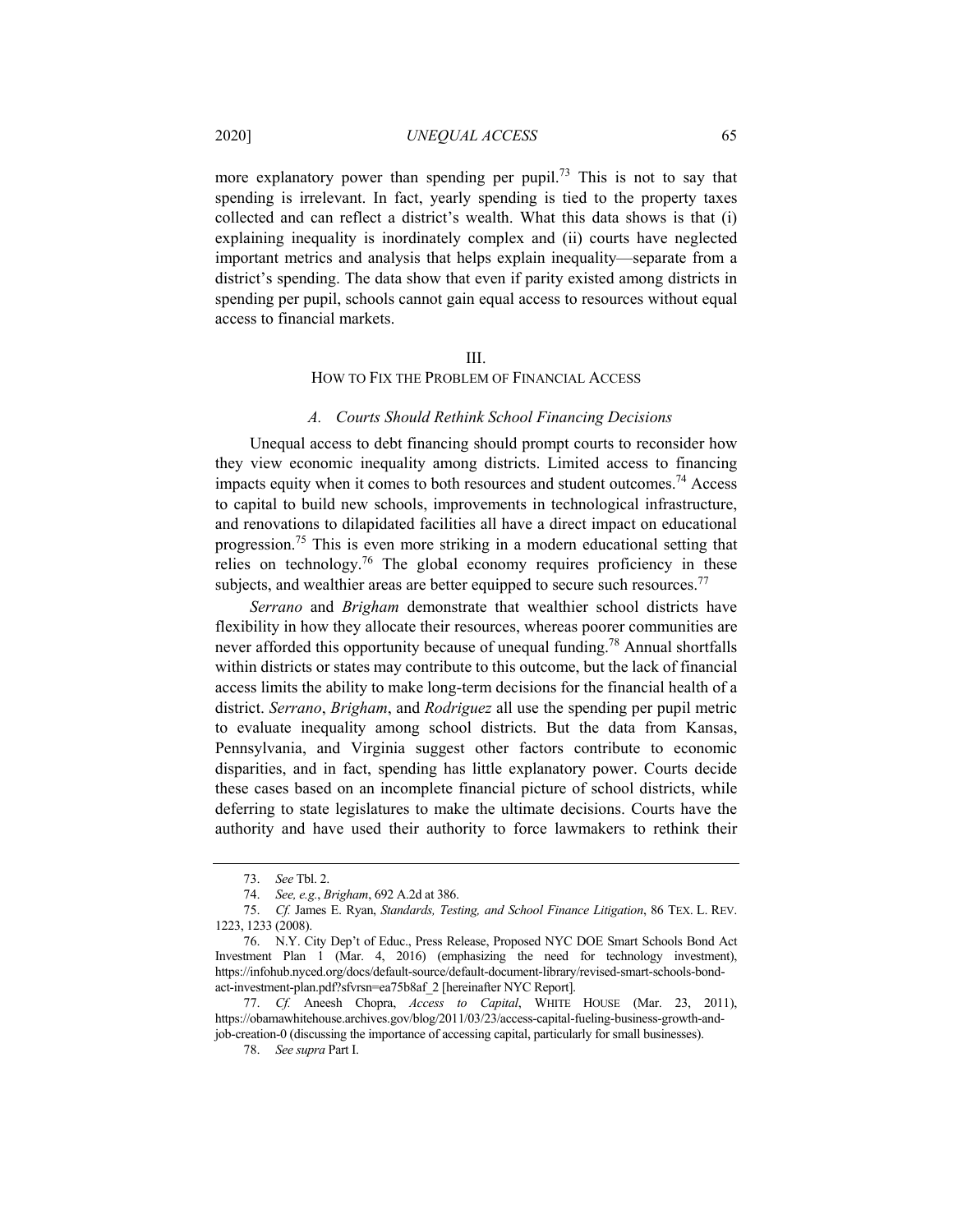financing schemes in the past. Realizing that disparities in financial access are pervasive should spur them to make our public education system more equitable. To address this problem, Courts should consider debt disparities among districts in school financing litigation. It is unlikely that courts will revert to their pre-*Rodriguez* activism, but they should at least acknowledge this problem and present a complete financial profile of school districts to give legislatures greater incentive to act.

# *B. State Legislative Options*

Though courts are still likely to defer to state legislatures to design the system, many potential solutions exist that offer greater financial access to poor and rural districts. Shifting debt financing from a purely local operation to a state-based endeavor can balance financial access among districts. While this may disrupt the popular *local schools know best* mantra in education, when it comes to funding that education, it makes sense to look beyond the community. Local districts would keep their property tax systems in place to fund yearly operations, but debt financing would be housed in the state's education department. Districts would apply to the state for funding, and the state would issue debt and allocate a portion of a larger bond offering to each school district.

A more state-centered approach to issuing education bonds would solve the financial access disparities among districts and grant rural and poorer areas greater access to capital. If school districts have the option to issue bonds through state bodies, new facilities might be funded using the state as intermediary. This arrangement places a state's stamp of approval on the debt that a small school district in Adams County, PA, or Stanton County, KS, might not otherwise receive. Therefore, the debt becomes more appealing to investors. A state-based system would also reduce the fiscal burden on smaller districts to pay service fees. The state could build these fees into the payback agreement, but because the state pools district funds into a larger bond offering, it would be cheaper than a small district issuing its own debt. In a sense, the state operates like a larger version of a unified school district that can spread expenses across all schools. This system would also yield higher credit ratings because the debt from various school districts is pooled and maintains the backing of the state.

New York recently implemented a similar scheme. It issued over two billion dollars in the Smart Schools Bond Act—primarily tied to advancing technology investment in schools—and disbursed the proceeds to school districts throughout the state.<sup>79</sup> New York City received over seven hundred million dollars.80 The initial proposal directed nearly 50 percent of the funds to

<sup>79.</sup> *See Smart Schools Bond Act Information*, NYSED.gov, http://www.p12.nysed.gov/facplan/SmartSchoolsBondAct.html (last viewed Apr. 16, 2020).

<sup>80.</sup> *See* Press Release, N.Y. City Dep't of Educ., Proposed NYC DOE Smart Schools Bond Act Investment Plan 1 (Mar. 4, 2016) (emphasizing the need for technology investment),